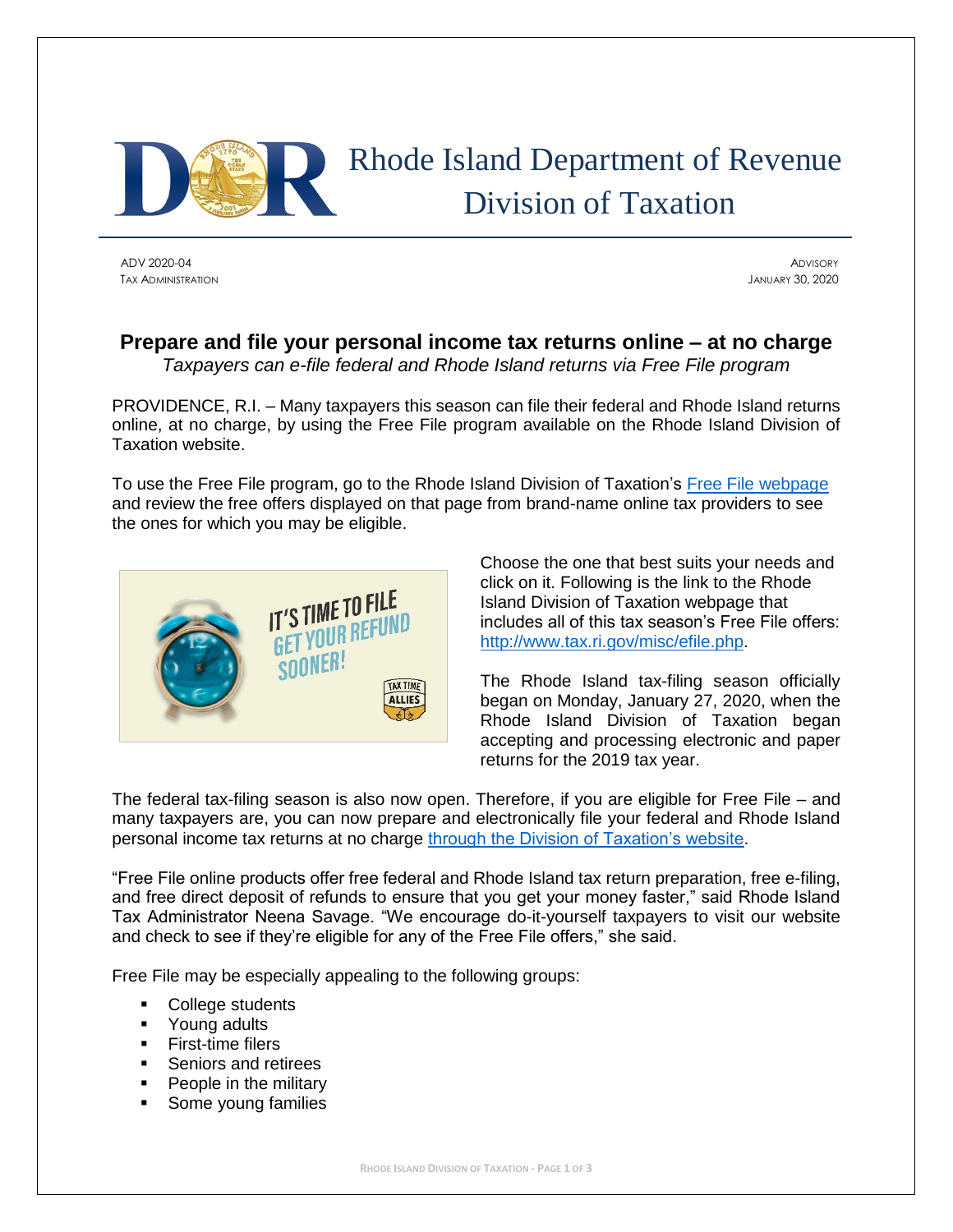But those are not the only taxpayers who may benefit. To see if you may qualify, read [each Free](http://www.tax.ri.gov/misc/efile.php)  [File offer](http://www.tax.ri.gov/misc/efile.php) for full details.

The Rhode Island Division of Taxation's Free File webpage (see screenshot below) lists the Free File offers in alphabetical order and provides a brief description of each and a direct weblink to each.

Remember: Each of the offers on the Division of Taxation's Free File webpage is for free online tax-preparation and filing of your federal and Rhode Island personal income tax returns. The Division encourages do-it-yourself taxpayers to read the information on each offer carefully before beginning the filing process.



### **OTHER FREE FILE POINTS**

The Division also urges do-it-yourself taxpayers to keep the following points in mind:

- You must be eligible for Free File and you must file both your federal and state returns via the same Free File program in order to avoid charges/fees.
- **EXT** If you have already filed your federal return using another electronic filing service, you will not be able to file your state return electronically.
- **•** There may be a charge to file your taxes electronically if you do not meet the qualifications under the Free File program.
- **EX** Before you begin the online tax-preparation and e-filing process, gather up all the records that you would normally need to file a complete and accurate return, including Form W-2 wage statements, Form 1099 statements, Social Security numbers, and bank account information.
- E-filing is the only method available for having your Rhode Island personal income tax refund deposited directly into your bank or credit union account. Direct deposit is not available for paper returns.